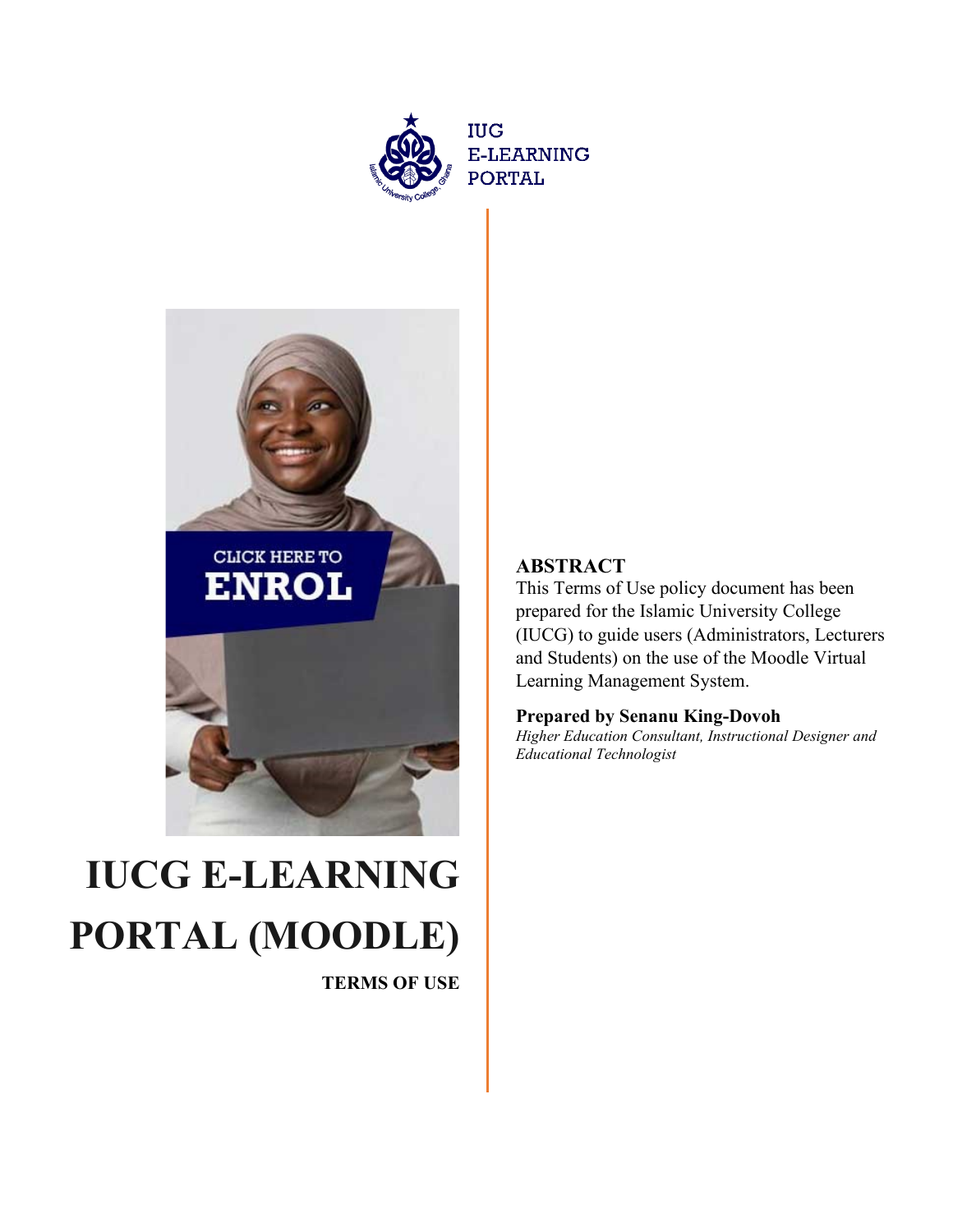# **Table of Contents**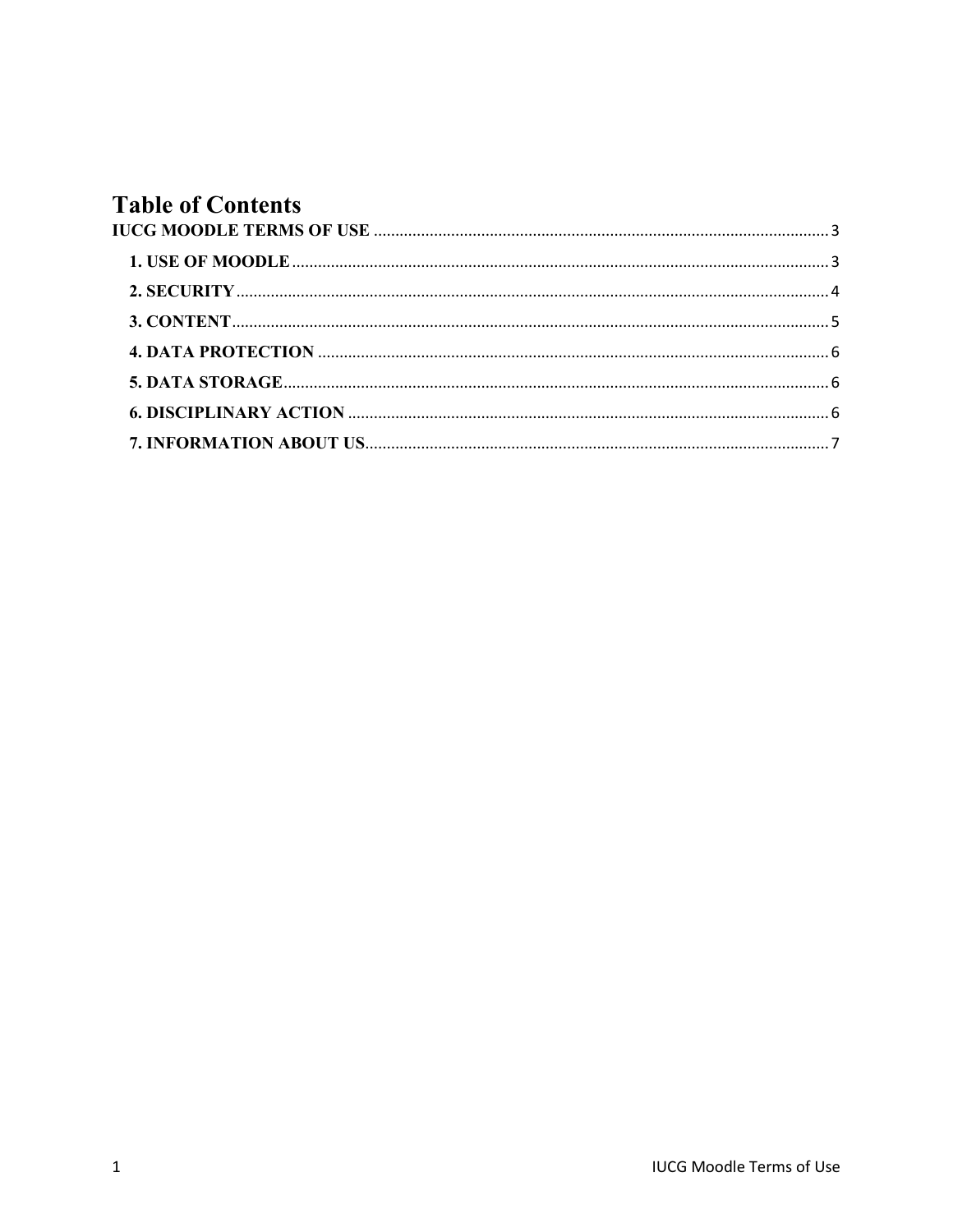

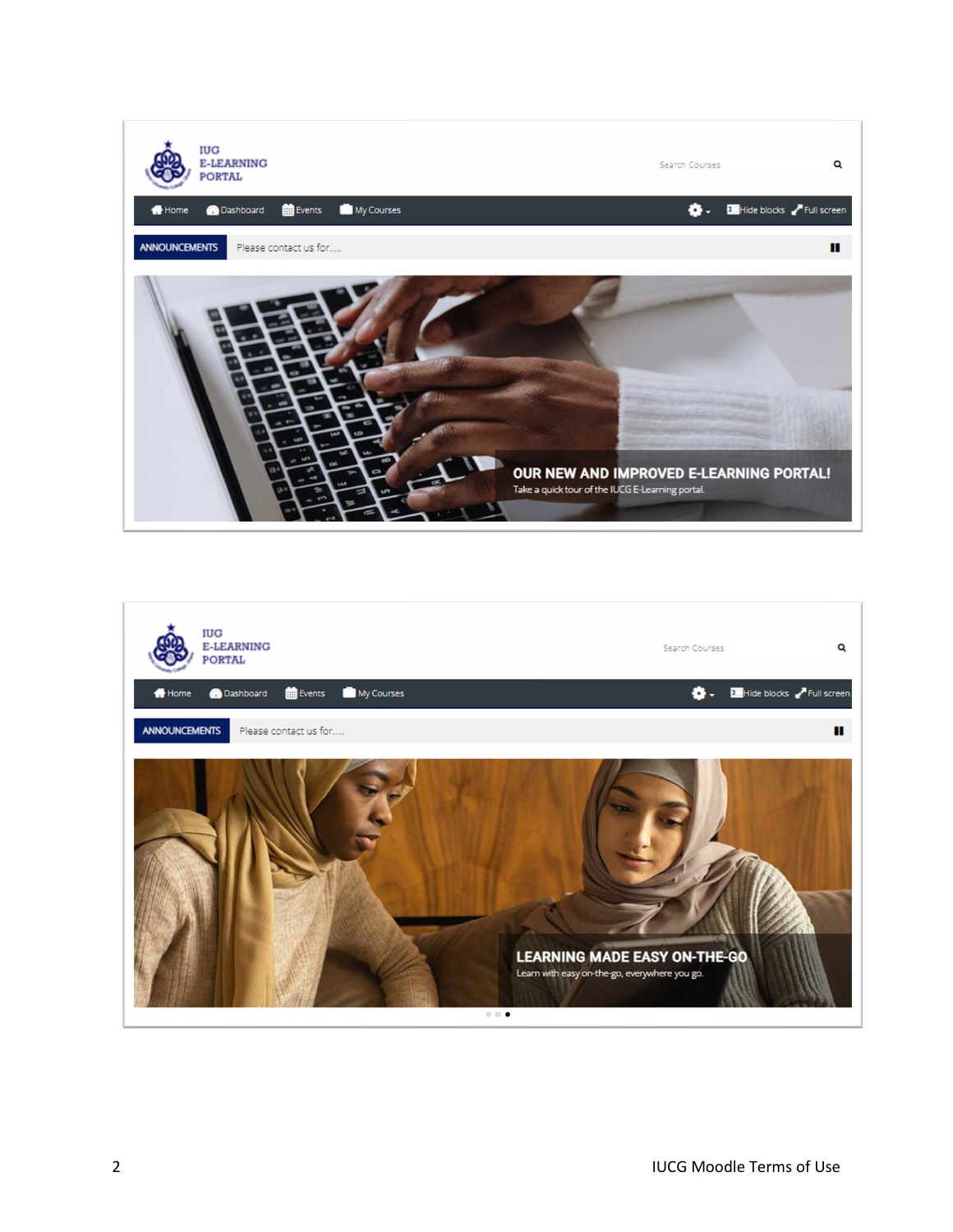#### <span id="page-3-0"></span>**IUCG MOODLE TERMS OF USE**

#### *Version: APRIL, 2022*

Moodle is an interactive Virtual Learning Environment ("*VLE*") used for the purposes of teaching, training, research, coursework or associated administration. It offers file sharing, assessment and communication tools to users. The Islamic University College, Ghana (IUCG) provides these services subject to the following rules and guidelines. These guidelines should be used in conjunction with the IUCG policies on:

- Calendar: Programme Regulations, Course Guides, School and academic Regulations
- Conditions of use of IT facilities at IUCG
- Information Security Policy
- Data Protection Policy
- Copyright guidelines
- Ethics Code
- Lecture Recording Policy
- Intellectual Property Policy and
- All procedures relating to misconduct (herein referred to as "**School Policies**").

In the event of any conflict between this document and School Policies, the terms in the relevant School policy will prevail. Any questions regarding Moodle usage should be directed to the Director of Academic Affairs. These guidelines are applicable to all users with access to the IUCG's Moodle service. As such, a user includes all IUCG employees, lecturers, students and guests ("a *User*").

#### <span id="page-3-1"></span>**1. USE OF MOODLE**

- a) When using Moodle, or any connecting services, each User must:
	- i) Respect the rights of others
	- ii) Remember to logout at the end of each session
	- iii) Comply with current and future legislation including ratified local and international Acts and guidelines such as:
		- (1) The Data Protection Act
		- (2) Copyright Act
		- (3) Computer Misuse Act
		- (4) Telecommunications Act
		- (5) Protection from Harassment Act
		- (6) Counter Terrorism and Security Act and Guidelines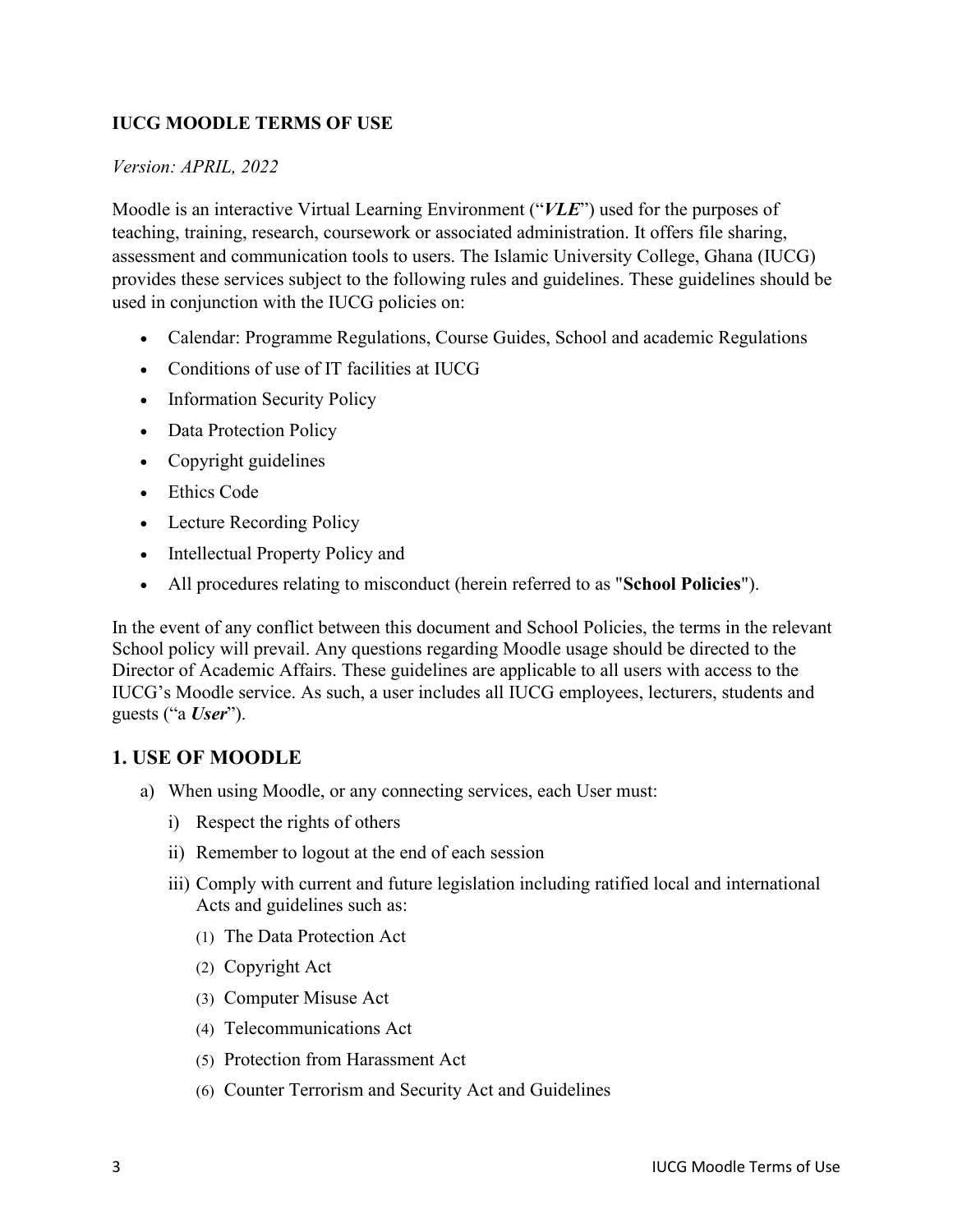- b) Each User is responsible for ensuring that their use of Moodle complies with IUCG policies and the terms of use. By using the IUCG's Moodle services you agree to be bound by these terms of use, which shall take effect immediately on your first use. If you do not agree to be bound by all the following terms, you should cease using Moodle and notify the Director of Academic Affairs.
- c) IUCG may revise these terms of use without notice by posting the latest version of these terms of use onto Moodle. Your continued use of Moodle will be deemed acceptance of the updated terms or amendments.
- d) Users accessing Moodle from non-School owned equipment (such as mobile phones or personal laptops) and users accessing Moodle from outside School premises (such as their home or workplace) are bound by the same terms of use.
- e) In accordance with the Conditions of use of IT facilities at IUCG, use of Moodle must be for the purpose of teaching, training, research, coursework or other authorized use.

# <span id="page-4-0"></span>**2. SECURITY**

- f) Access to course information and resources on Moodle are controlled by user permissions. You should log into Moodle with your own IUCG network user account and never allow another user to access Moodle under your network account.
- g) Some courses on Moodle may require and additional course-specific password (enrolment key) to gain access. Users should never disclose an enrolment key to anyone as this would allow access by an unauthorized user.
- h) You should never attempt to access any password protected Moodle area unless you are a member of the course and have been given permission to do so.
- i) Activities on Moodle are fully audited. Records are kept of when users access courses and resources along with a log of all communications such as forum posts, assignment submissions, etc. These records are available to lecturers for course evidence, but may also be used as a point of reference for any matters arising, such as accounts of harassment, bullying or the transmitting of inappropriate material.
- j) Users should not post personal or sensitive information to any part of Moodle including to their profile, blogs, or any course activities. Information sent through Moodle may be read by other Users.
- k) When course materials are placed onto Moodle, you acknowledge that you are making it available for download, and therefore the university cannot guarantee that such resources will not be seen by/distributed to third parties. Please note that the majority of courses on Moodle are open to the wider IUCG community
- l) Users might provide links to websites on Moodle in the hope that they are useful. The content of these messages may originate outside IUCG. The university cannot accept any responsibility for the contents of external websites
- m) Access to Moodle will be withdrawn when a User is no longer employed by/studying at the IUCG. Please note that third parties may have limited access to Moodle.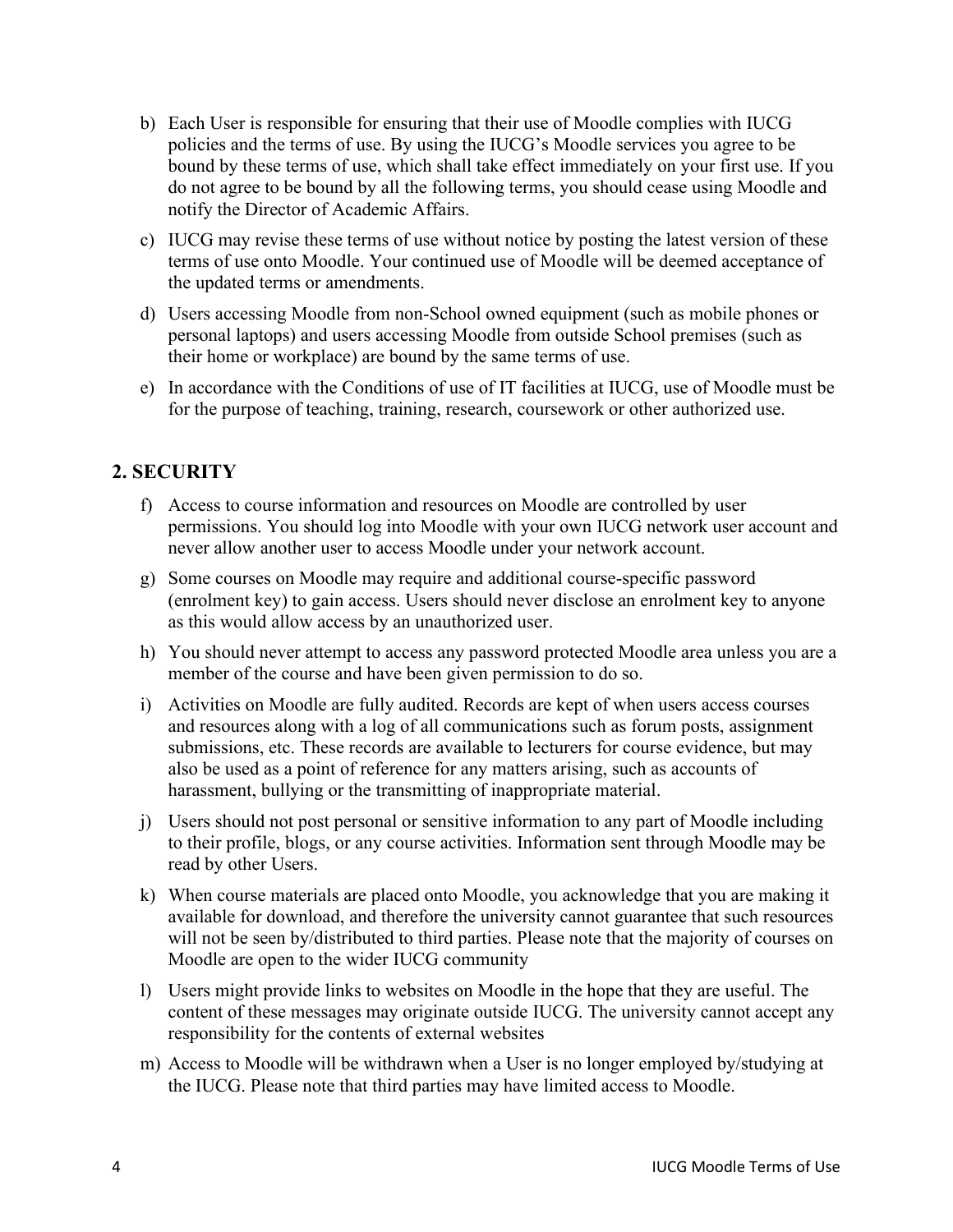### <span id="page-5-0"></span>**3. CONTENT**

- n) By uploading content to Moodle, you acknowledge and accept responsibility for ensuring that content does not infringe confidentiality, copyright or the intellectual property rights of others (including colleagues)
- o) You agree that you will not upload any material which would breach the School's Policies or add links to any web pages that host such material.
- p) Users taking part in online course activities (including assignment submission, contributions to discussion forums or online collaborative projects etc.) are prohibited from transmitting any words or pictures which are libelous, insulting, abusive, or would otherwise contravene the Disciplinary Procedure for Students
- q) All work submitted electronically by students should be their own. Copying others work, cheating, collusion, plagiarism, and attempting to obtain unfair assessment advantages are in violation of the IUCG's Policies.
- r) Moodle courses should reflect current learning provision. Moodle courses may be removed without warning if:
	- i) The creator has not accessed the area since it was created;
	- ii) No resources and/or activities have been added to the course;
	- iii) The courses have no recent access by students.
- s) Where there is more than one contributor, you must use reasonable endeavours to work together to update Moodle. Please note that the IUCG does not accept any responsibility where changes are made without informing colleagues.
- t) Moodle contains documents created with a variety of software. Where possible we encourage you to upload resources in commonly used formats such as Portable Document Format (PDF) to offer wider compatibility. We cannot support students with problems opening files externally if they are caused by incompatible software and/or hardware.
- u) Many files linked from Moodle (such as videos) are quite large and best viewed over the School network. We cannot guarantee quality of performance or be responsible for connection issues when downloading or streaming these materials externally.
- v) All information and works on Moodle is intended for the benefit of registered students of IUCG. As such, IUCG reserves the right to restrict third party access to the electronic learning platform.
- w) The copying, reproduction, circulation and publishing of any information or work that has been uploaded to, or linked from, Moodle is prohibited without the express consent of the owner/s of the information or work, who in most cases will be one or more of IUCG, a member of its staff or student body, or a visitor to the university. Without prejudice to any other rights or remedies, the owner/s of any information or work shall be entitled to equitable relief (including without limitation injunctive relief) in any instance of this term being breached.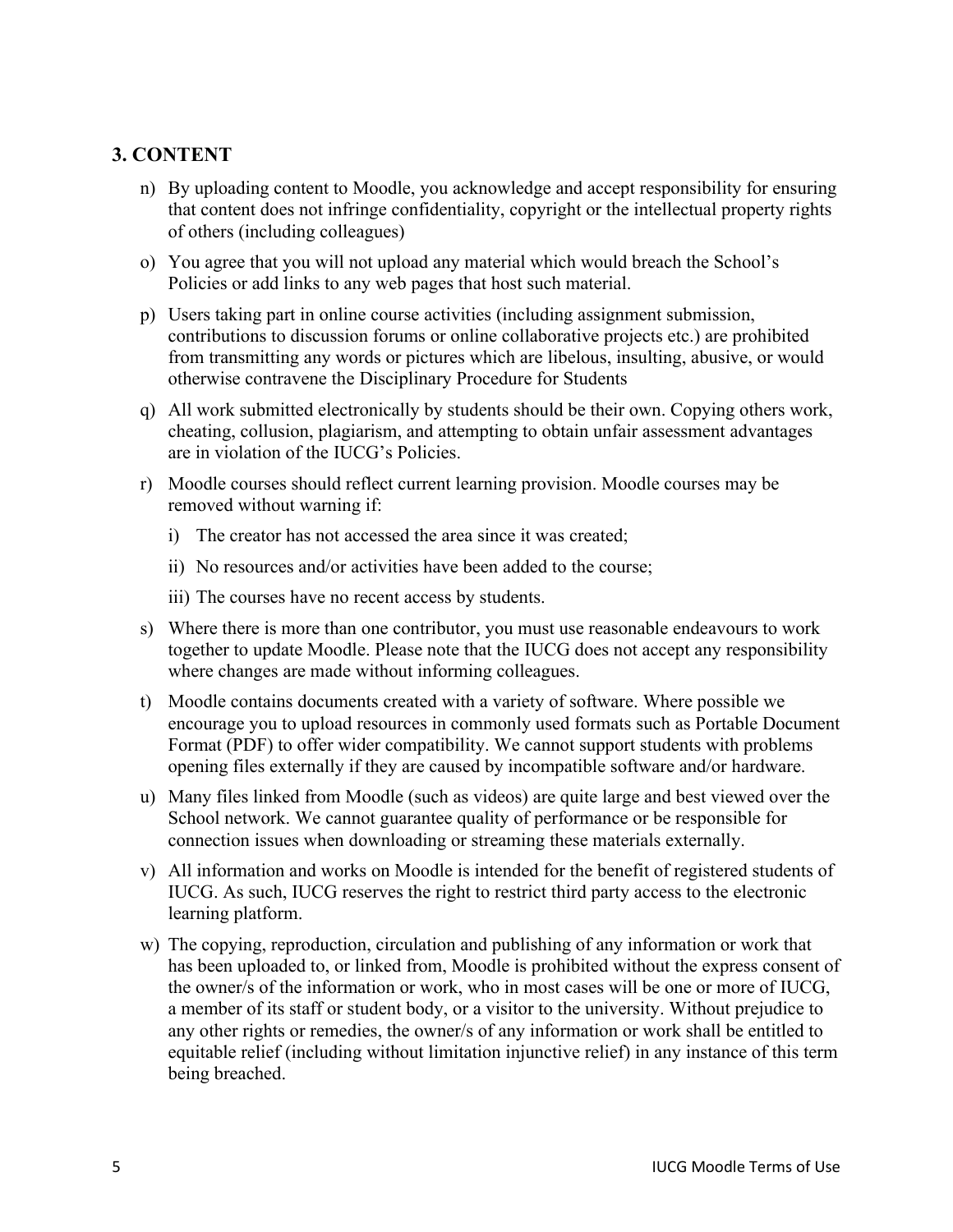# <span id="page-6-0"></span>**4. DATA PROTECTION**

- x) Users of Moodle must agree to:
	- i) Not share their username or password with anyone else and not use the username and password of other users.
	- ii) Keep physical access to Moodle secure. For example, not login to Moodle and leave the computer unattended.
	- iii) Not knowingly post material which contains viruses or other programs which may disrupt the university's systems
	- iv) Ensure their computers and mobile devices are kept fully up to date with Operating System and application security patches, and that they have up-to-date virus protection on their computers to help prevent the infection or distribution of viruses.
	- v) Understand that the university will not take responsibility for any loss of information which has been posted on Moodle once users cease to be formally associated with the university.

#### <span id="page-6-1"></span>**5. DATA STORAGE**

- y) Moodle is a platform for making files, resources and activities available to students throughout their course. It should not be used as a general storage area. Files that are not required for the delivery of a course should be stored in your network area or on your own disks. Where collaboration is required between lecturers, then your network shared area or another collaborative tool such as Googel Drive should be used.
- z) It is recommended that you keep original copies of work you upload onto Moodle. The university accepts no liability for lost or corrupt data that has been stored on Moodle. Whilst the server is routinely backed up for the purposes of disaster recovery it is the responsibility of the user to ensure that they have copies of any important data, including uploaded resources, submitted assignments, etc.
- aa) All student data and submitted work are purged from the server at the end of August ready for the next academic year in line with the Moodle end of year arrangements.

# <span id="page-6-2"></span>**6. DISCIPLINARY ACTION**

Should a user contravene these terms of use or any other School Policies related to the use of Moodle, the offence will be logged and appropriate action will be taken, from a temporary restriction of services up to and including permanent removal of services and further disciplinary procedures.